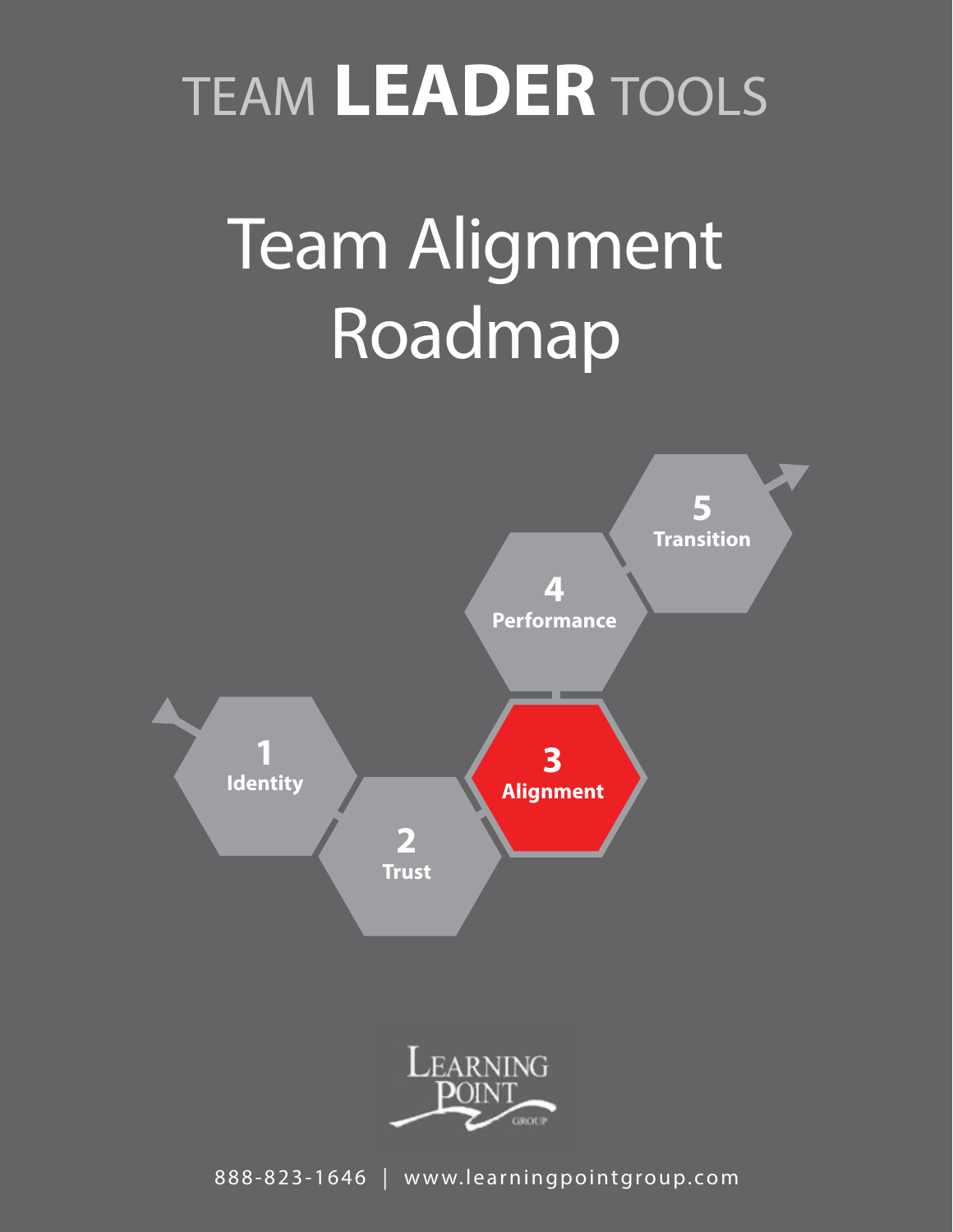

**WHY**

Even with a well-defined team charter, the rigors of everyday organizational life can pull your team out of alignment. That is why it is so important to regularly clarify and synchronize team efforts.

The goal is to create one heart, one mind, and one agenda within the team. This in turn produces team focus, team power, and team efficiency.

## **SUGGESTED PRACTICE**

Team alignment means the team and its members understand and are working in complete unison with the team's vision, sponsor, stakeholder, and organization.

- Vision
- **Stakeholders**
- Goals
- Roles

#### **HOW**

#### **LEARN TEAM ALIGNMENT. 1**

Use this Team Alignment Roadmap to help your team learn what team alignment means, why it is important, and how to sustain it within the team.

### **2**  $\bigcirc$  DISCUSS TEAM ALIGNMENT.

Discuss as a team the factors of team alignment (Vision, Organization, Stakeholders, Goals, and Roles). Define what each factor should look like for your team. Discuss as a team how each factor can help your team ensure necessary alignment.

#### **TAKE ACTION to ALIGN YOUR TEAM. 3**

With your team, plan a few specific actions that are relevant to your team to ensure necessary alignment. Lead and support your team as it implements those actions.

#### **CHECK YOUR ALIGNMENT.**   $4<sup>^\frown</sup>$

Help your team check its progress. How well has it implemented planned actions? How have those actions helped to ensure necessary alignment? What should be the next key actions?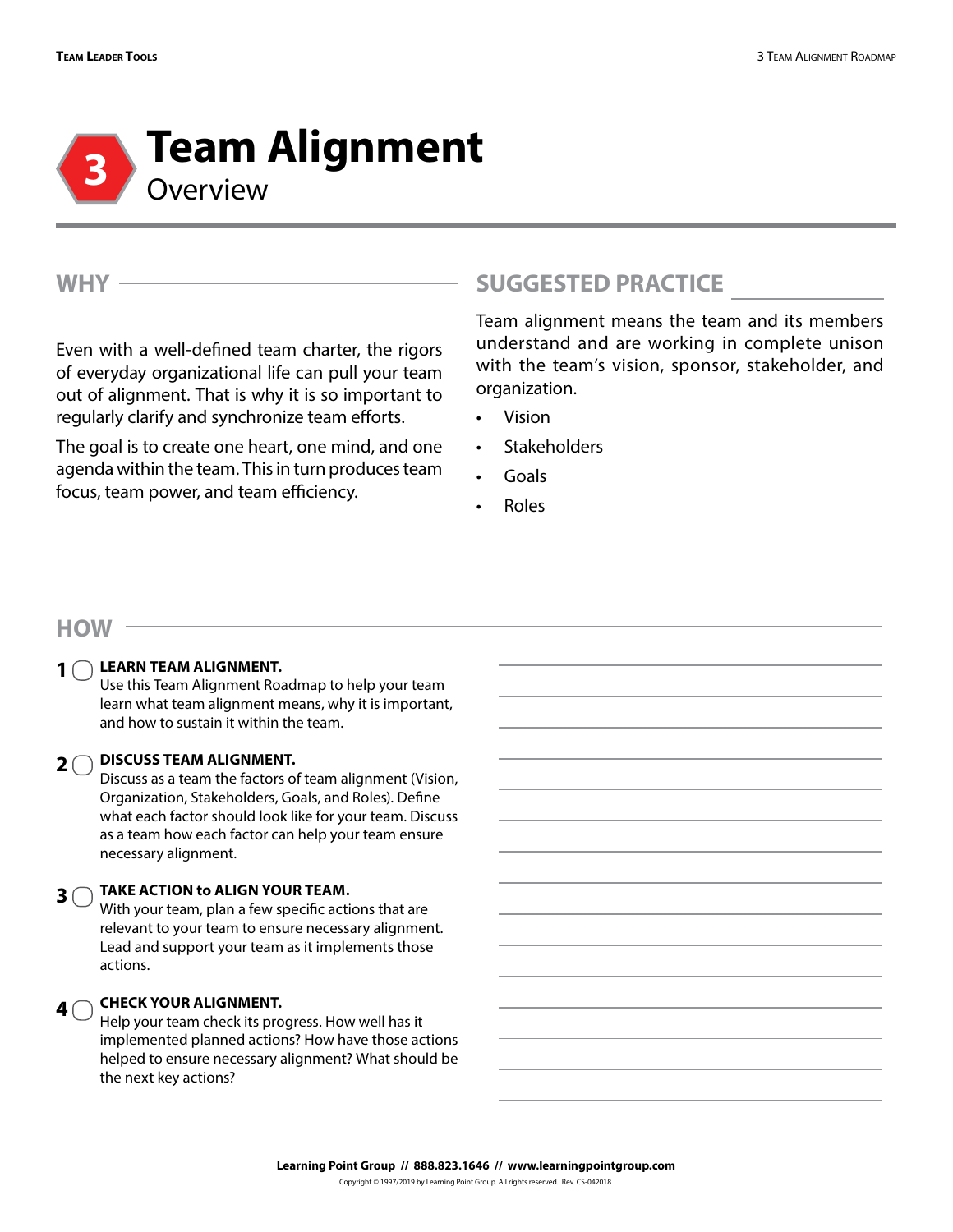

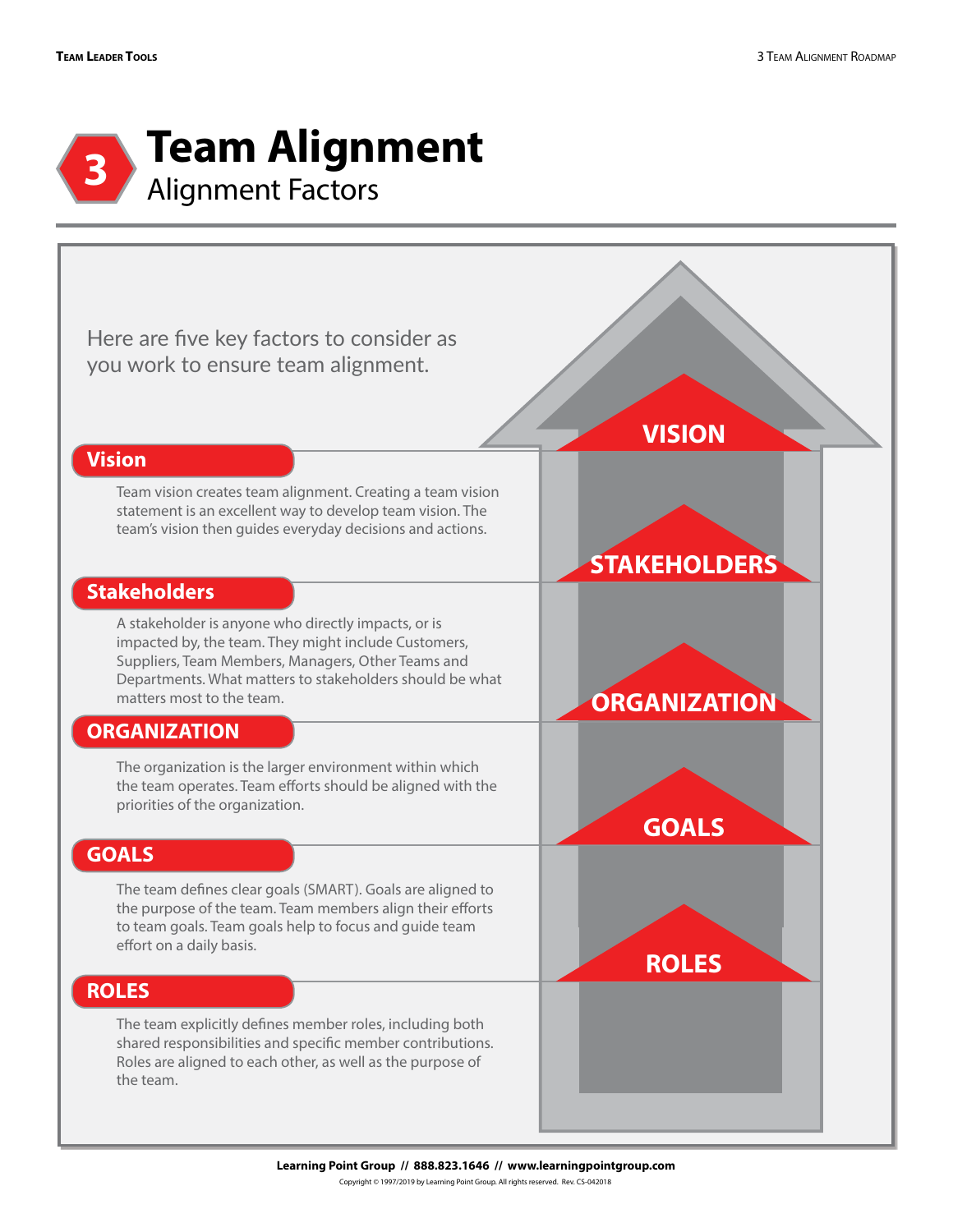

The Team Alignment Assessment will help you assess, discuss, and ensure the proper alignment of your team and its members.

| How well are we doing at each<br>alignment factor?                 | What are we currently<br>doing well? | What can we do to<br>improve in this area? |
|--------------------------------------------------------------------|--------------------------------------|--------------------------------------------|
| <b>Vision</b><br>Very Weak 1 -- 2 -- 3 -- 4 -- 5 Very Strong       |                                      |                                            |
| <b>Stakeholders</b><br>Very Weak 1 -- 2 -- 3 -- 4 -- 5 Very Strong |                                      |                                            |
| <b>ORGANIZATION</b><br>Very Weak 1 -- 2 -- 3 -- 4 -- 5 Very Strong |                                      |                                            |
| <b>GOALS</b><br>Very Weak 1 -- 2 -- 3 -- 4 -- 5 Very Strong        |                                      |                                            |
| <b>ROLES</b><br>Very Weak 1 -- 2 -- 3 -- 4 -- 5 Very Strong        |                                      |                                            |

**ASSESS -- > DISCUSS -- > ALIGN**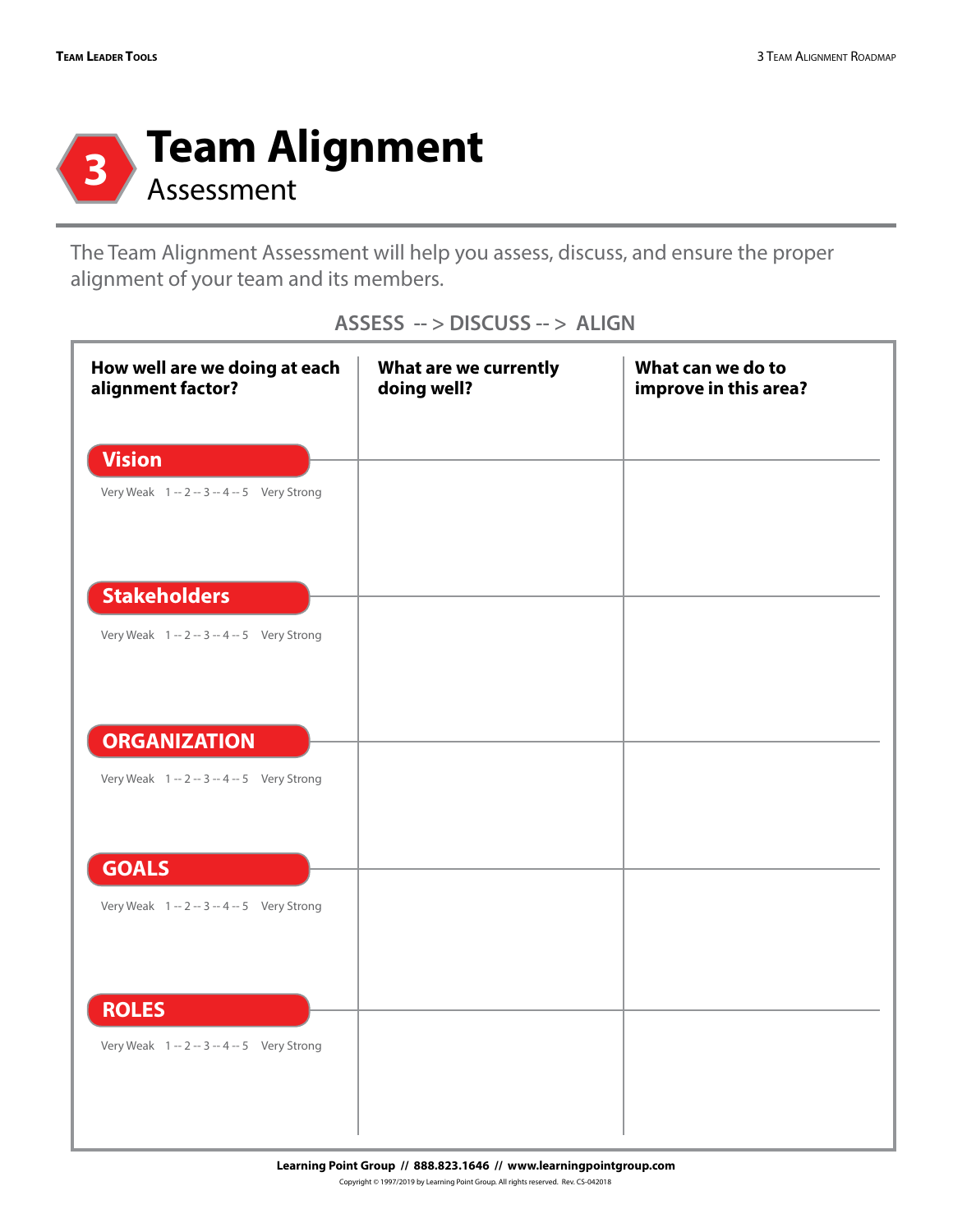

Team vision creates team alignment. Creating a team vision statement is an excellent way to develop team vision. The team's vision then guides everyday decisions and actions.

| <b>Team Discussion</b>                                                                                               |        |
|----------------------------------------------------------------------------------------------------------------------|--------|
|                                                                                                                      | Notes: |
| • What does it mean to our<br>team to be aligned to our<br>vision?                                                   |        |
| • Do we have a clearly<br>defined team vision?                                                                       |        |
| • Do we intentionally use our<br>team vision on a regular<br>basis to help align our daily<br>actions and decisions? |        |
| • Are our team goals aligned<br>to our team vision?                                                                  |        |
| • When it comes to VISION<br>ALIGNMENT, what should<br>we START doing?                                               |        |
| • What should we STOP<br>doing?                                                                                      |        |
| • What should we CONTINUE<br>doing?                                                                                  |        |
|                                                                                                                      |        |
|                                                                                                                      |        |
|                                                                                                                      |        |
|                                                                                                                      |        |
|                                                                                                                      |        |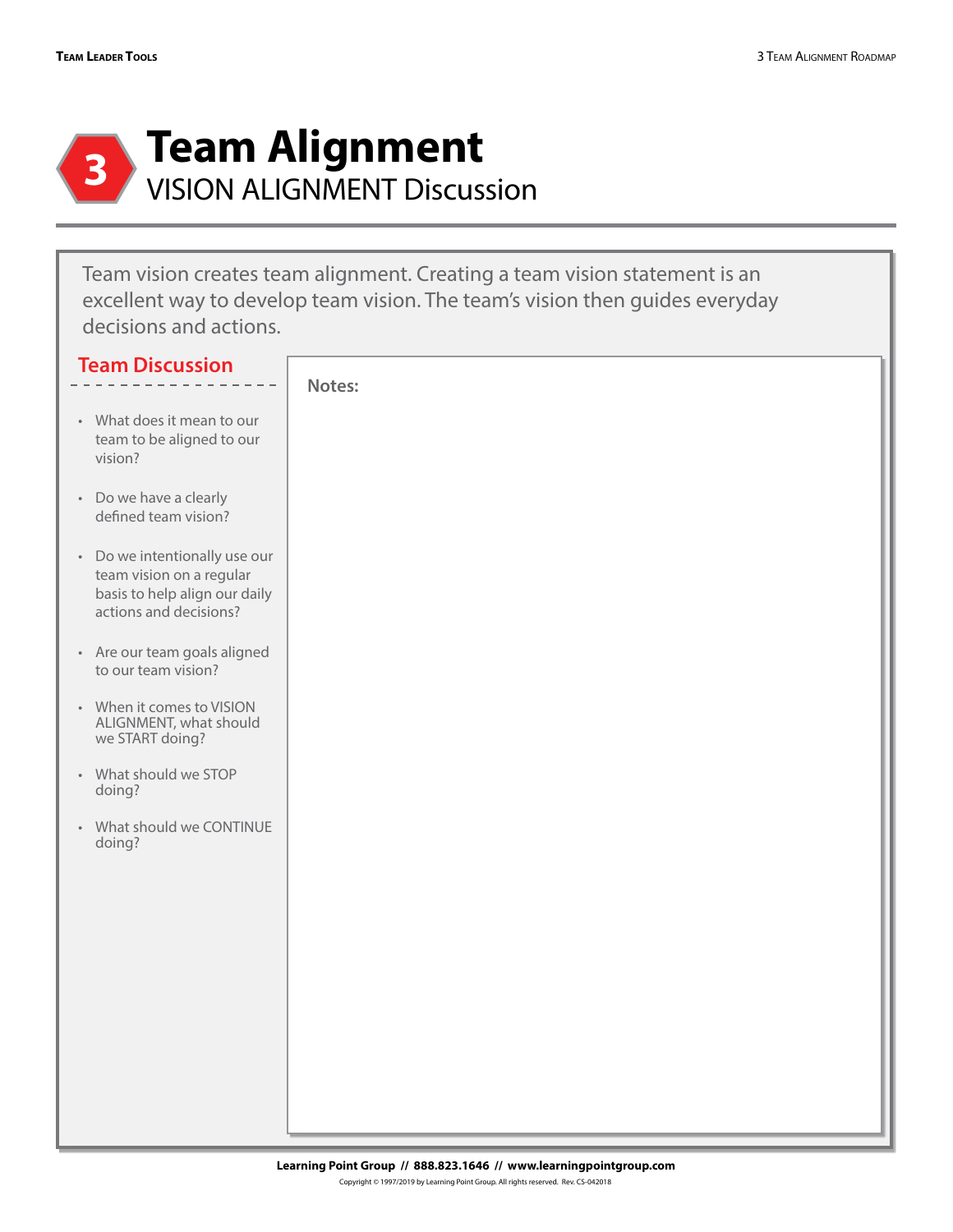

A stakeholder is anyone who directly impacts, or is impacted by, the team. They might include Customers, Suppliers, Team Members, Managers, Other Teams and Departments. What matters to stakeholders should be what matters most to the team.

| <b>Team Discussion</b>                                                         |        |
|--------------------------------------------------------------------------------|--------|
| • What does it mean to our<br>team to be aligned with our<br>key stakeholders? | Notes: |
| • Do we know who our key<br>stakeholders are?                                  |        |
| • Do we know what they<br>need and expect from us?                             |        |
| • Do we know what we need<br>and expect from them?                             |        |
| • In what ways can<br>misalignment impact our<br>team and organization?        |        |
| • When it comes to<br>STAKEHOLDER ALIGNMENT,<br>what should we START<br>doing? |        |
| • What should we STOP<br>doing?                                                |        |
| • What should we CONTINUE<br>doing?                                            |        |
|                                                                                |        |
|                                                                                |        |
|                                                                                |        |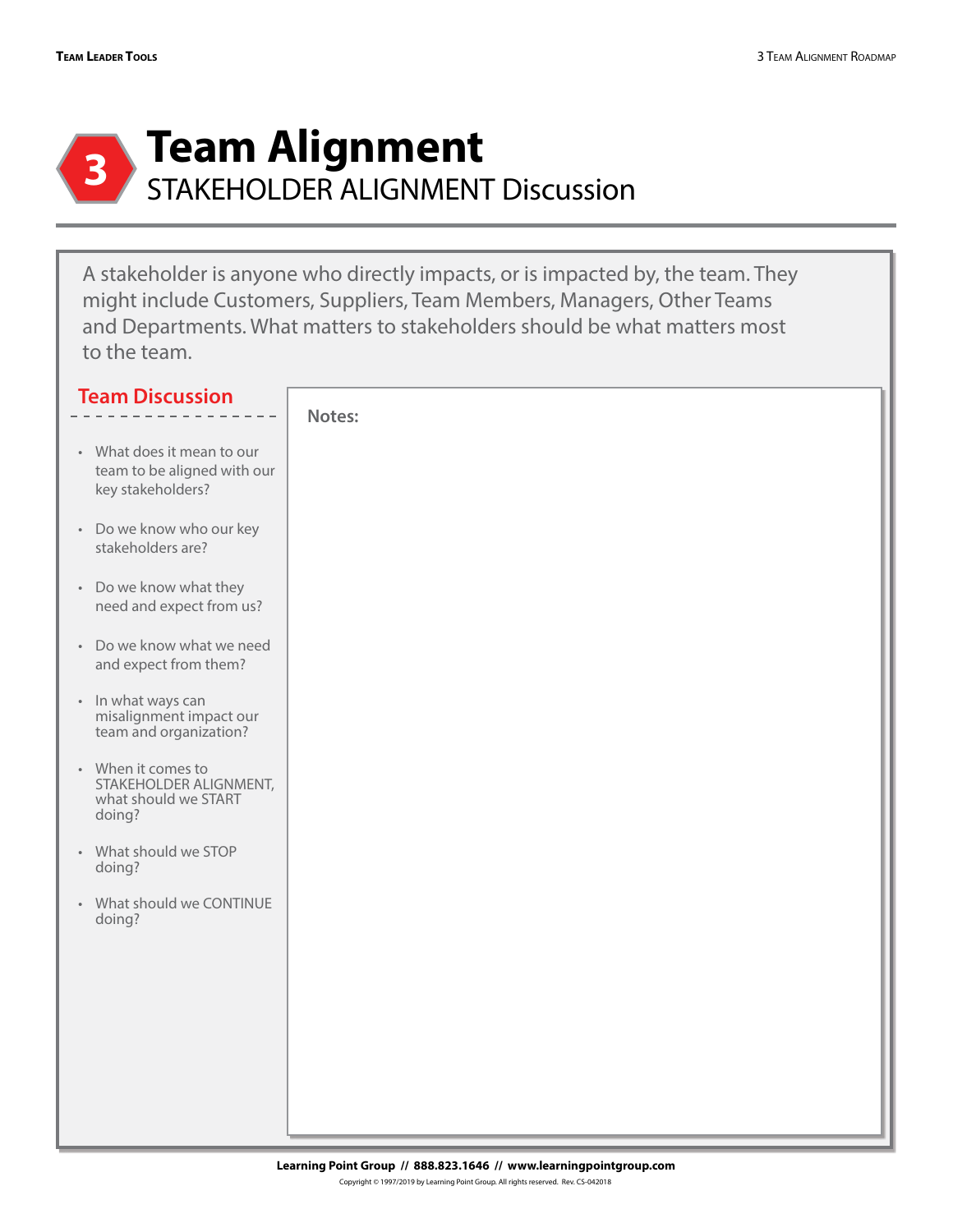

The organization is the larger environment within which the team operates. Team efforts should be aligned with the priorities and cultural principles of the organization.

| <b>Team Discussion</b>                                                                                    |        |
|-----------------------------------------------------------------------------------------------------------|--------|
|                                                                                                           | Notes: |
| • What does mean to our<br>team to be aligned to the<br>organization?                                     |        |
| • How does organization<br>alignment benefit our<br>team?                                                 |        |
| • How does it benefit the<br>organization?                                                                |        |
| • In what ways can or<br>should we align to the<br>operational priorities of the<br>organization?         |        |
| • In what ways can or should<br>we align to the cultural<br>principles and values of the<br>organization? |        |
| • When it comes to<br>ORGANIZATION<br>ALIGNMENT, what should<br>we START doing?                           |        |
| • What should we STOP<br>doing?                                                                           |        |
| • What should we CONTINUE<br>doing?                                                                       |        |
|                                                                                                           |        |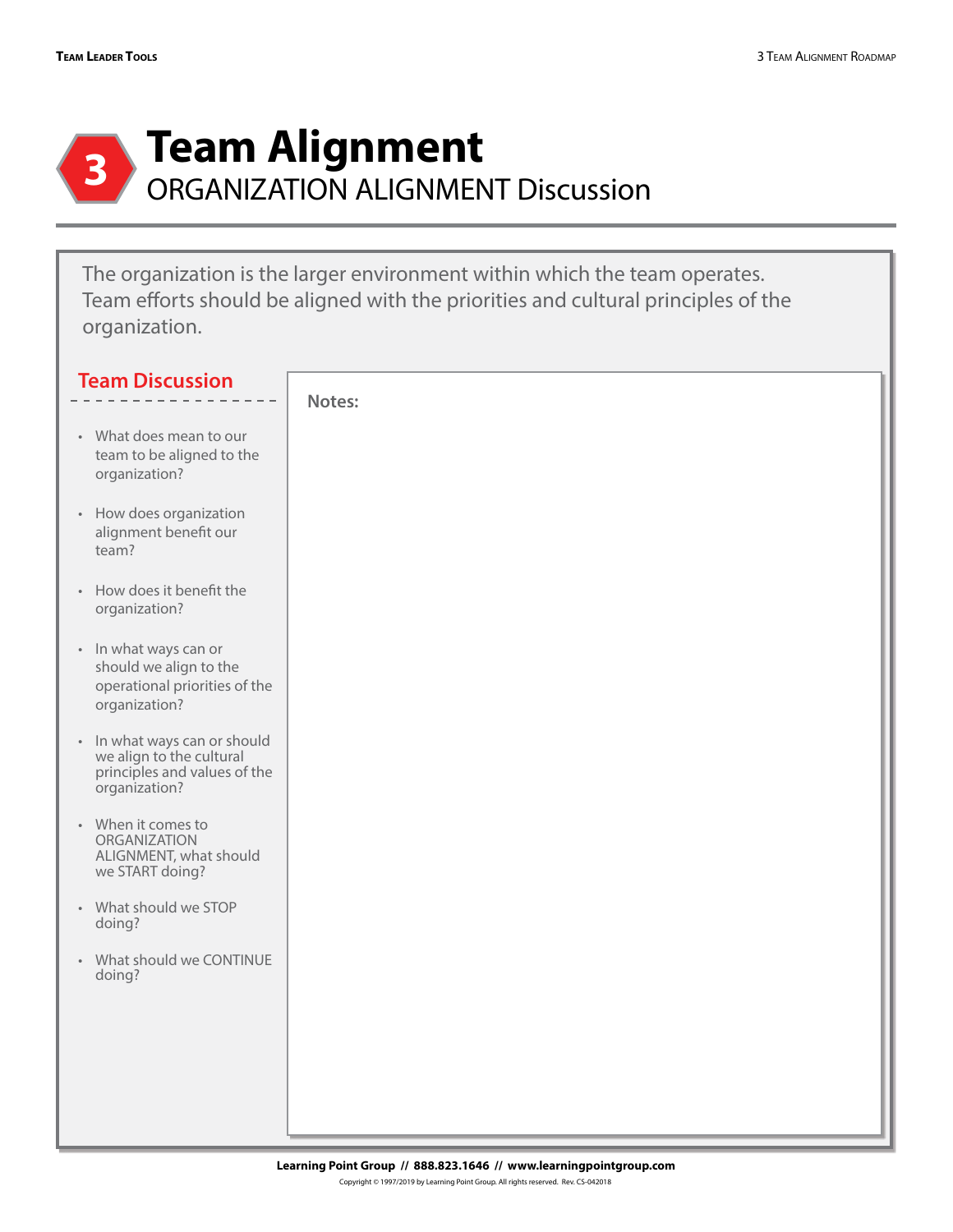

The team defines clear goals (SMART). Goals are aligned to the purpose of the team. Team members align their efforts to team goals. Team goals help to focus and guide team effort on a daily basis.

| <b>Team Discussion</b>                                                               |        |
|--------------------------------------------------------------------------------------|--------|
| • How important is it for our<br>team to set and use SMART<br>GOALS?                 | Notes: |
| • How can SMART GOALS<br>help us stay in alignment?                                  |        |
| • How well aligned are our<br>daily actions to the goals<br>we have as a team?       |        |
| • Do we have a good method<br>to track and measure our<br>progress toward our goals? |        |
| • When it comes to GOAL<br>ALIGNMENT, what should<br>we START doing?                 |        |
| • What should we STOP<br>doing?                                                      |        |
| • What should we CONTINUE<br>doing?                                                  |        |
|                                                                                      |        |
|                                                                                      |        |
|                                                                                      |        |
|                                                                                      |        |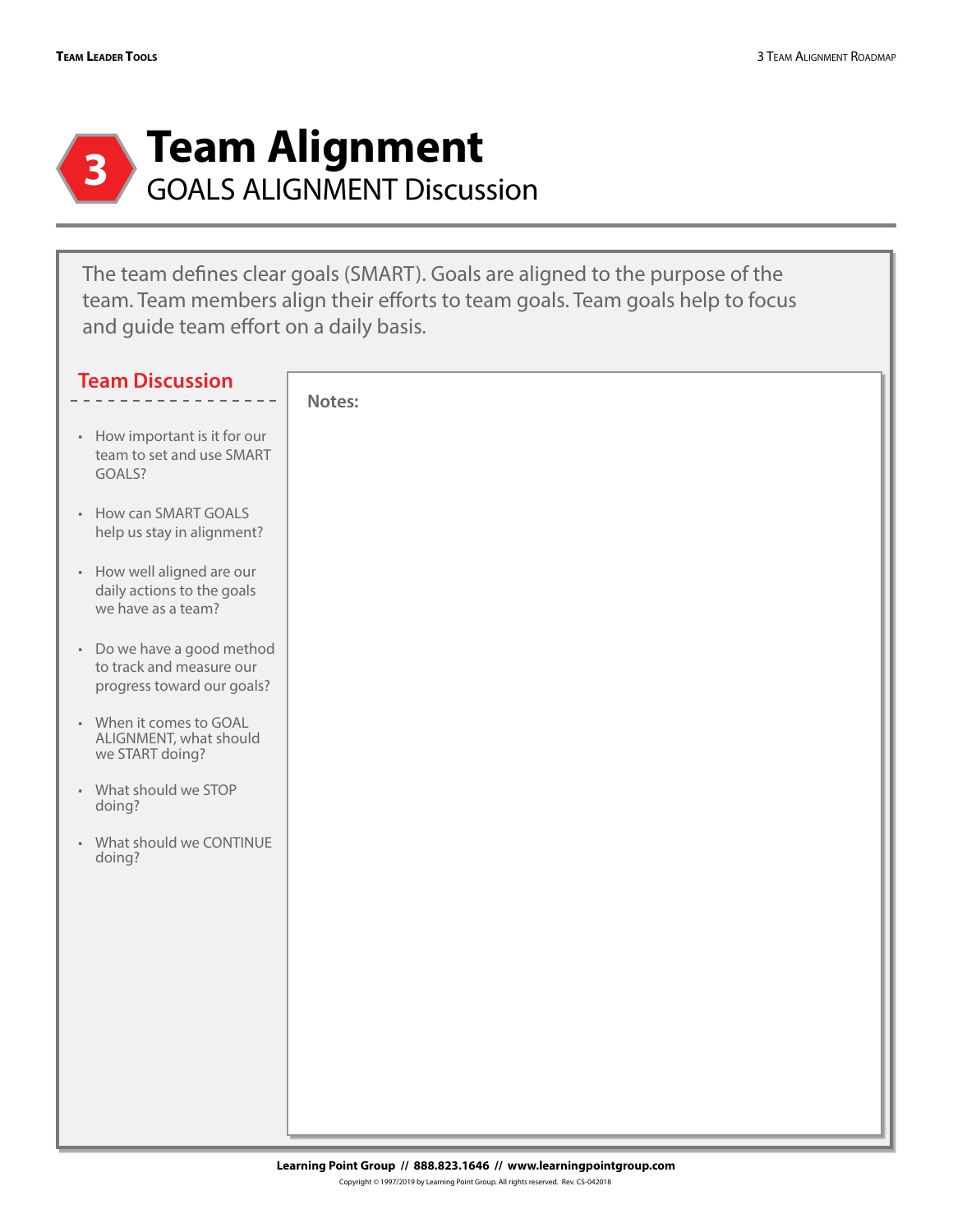

The team explicitly defines team member roles, including both shared responsibilities and specific member contributions. Roles are aligned to each other, as well as the purpose of the team.

| <b>Team Discussion</b>                                                                   |        |
|------------------------------------------------------------------------------------------|--------|
| • What does it mean to<br>our team to have clearly<br>defined and aligned roles?         | Notes: |
| • How well defined are our<br>roles?                                                     |        |
| • Do we have highly<br>specialized roles or<br>more common role<br>responsibilities?     |        |
| • What should be some of<br>the shared responsibilities<br>that we all need to align to? |        |
| • How can we improve the<br>alignment between our<br>roles?                              |        |
| • When it comes to ROLE<br>ALIGNMENT, what should<br>we START doing?                     |        |
| • What should we STOP<br>doing?                                                          |        |
| • What should we CONTINUE<br>doing?                                                      |        |